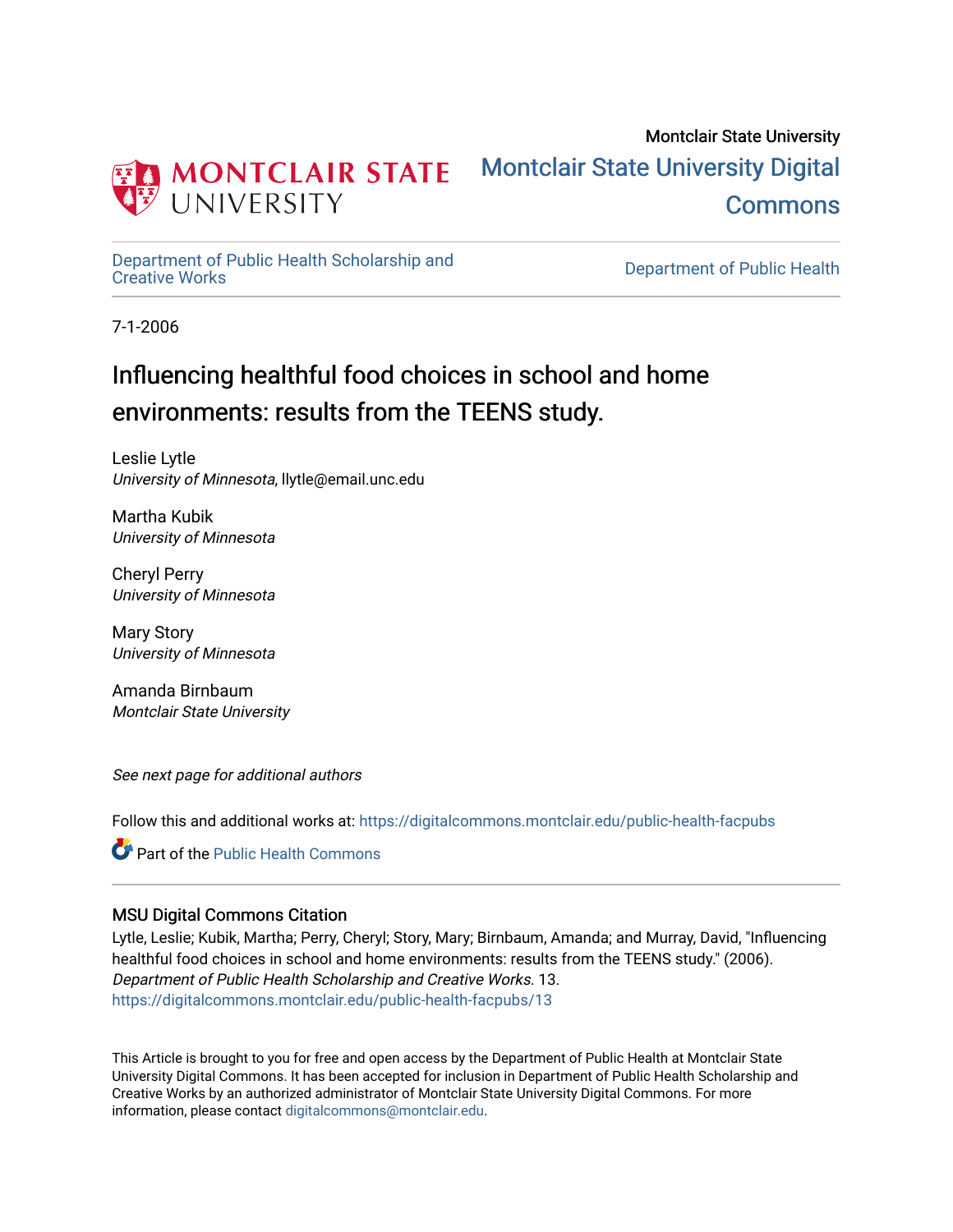# Authors

Leslie Lytle, Martha Kubik, Cheryl Perry, Mary Story, Amanda Birnbaum, and David Murray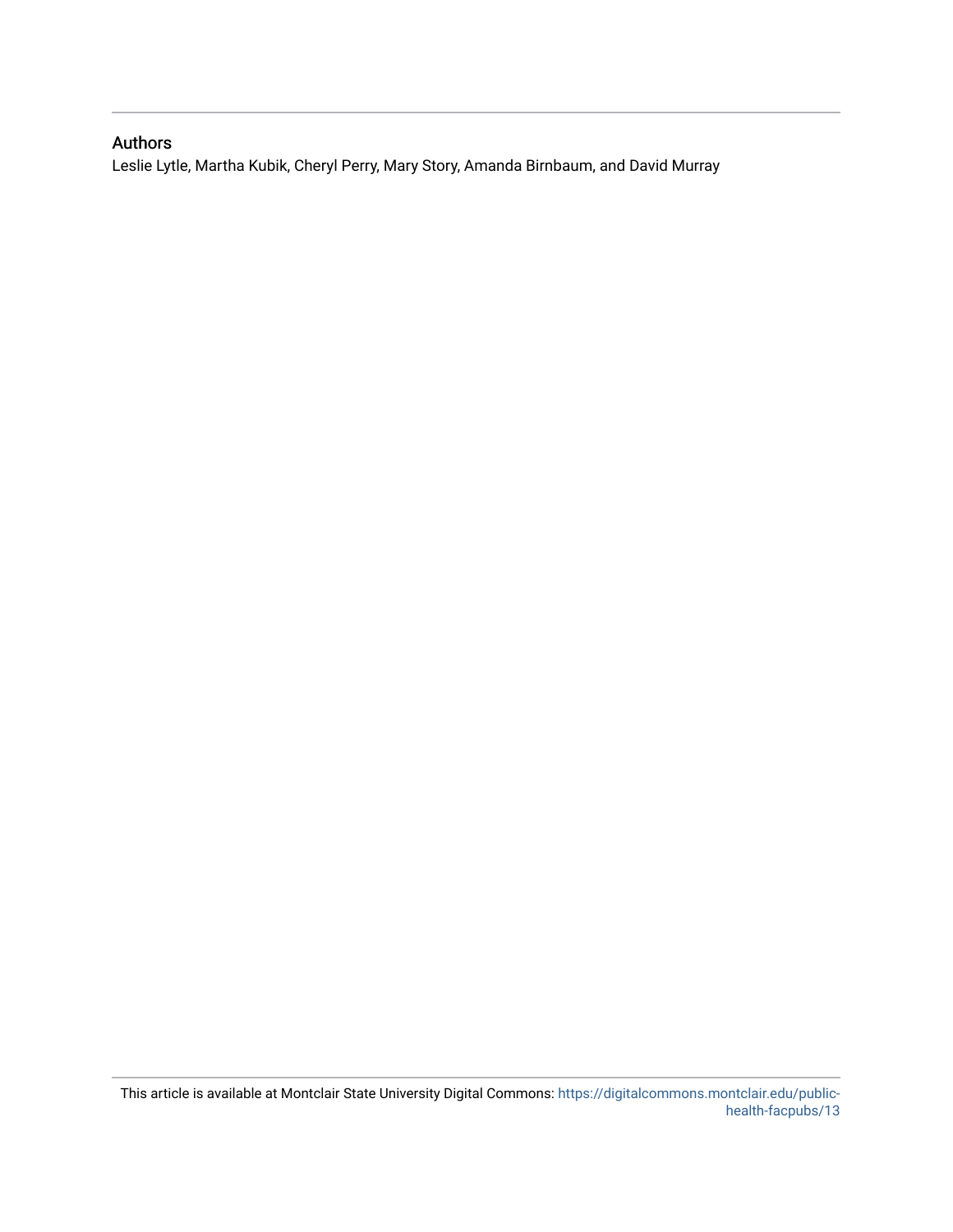

Available online at www.sciencedirect.com



Preventive **Medicine** 

Preventive Medicine 43 (2006) 8–13

www.elsevier.com/locate/ypmed

# Influencing healthful food choices in school and home environments: Results from the TEENS study

Leslie A. Lytle  $a, *$ , Martha Y. Kubik  $b, 2$ , Cheryl Perry  $a, 1$ , Mary Story  $a, 1$ , Amanda S. Birnbaum <sup>c, 3</sup>, David M. Murray <sup>d, 4</sup>

<sup>a</sup> Division of Epidemiology, University of Minnesota, 1300 S 2nd Street, Suite 300, Minneapolis, MN 55454, USA<br><sup>b</sup> School of Nursing, University of Minnesota, 6-101 Weaver Densford Hall, 308 Harvard St. SE, Minneapolis, M

 $^{\circ}$  Department of Health and Nutrition, Montclair State University, College Hall, Room 305B, Montclair, NJ 07043, USA dDivision of Epidemiology and Biostatistics, The Ohio State University, School of Public Health, B22

320 West 10th, Columbus, OH 43210, USA

Available online 11 May 2006

## Abstract

Background. The purpose of this research is to examine the effects of an intervention designed to increase the availability of fruits, vegetables and lower fat foods in homes and schools. This research is part of the TEENS study, a school-based intervention study.

Methods. Sixteen schools in Minnesota were recruited to be in the study, and approximately 3600 middle school students in the eight intervention schools were exposed to a multi-component intervention. The TEENS intervention included classroom-based curricula, family newsletters, and changes in the school food environment including increasing more healthful options on a la carte and on the school lunch line. In addition to studentlevel outcomes, changes in availability of fruits, vegetables, and lower fat snacks in home and school environments were evaluated. The TEENS study was conducted from 1997 to 2000.

Results. Parents of students in intervention schools reported making healthier choices when grocery shopping as compared to parents of students in control schools  $(P = 0.01)$ . No intervention effects were evident from a home food inventory. Compared to control schools, intervention schools offered  $(P = 0.04)$  and sold  $(P = 0.07)$  a higher proportion of healthier foods on a la carte, but no effects were seen for fruit and vegetables sales as part of the regular meal pattern lunch.

Conclusion. Our results show mixed results for positively influencing adolescents' school and home environments. © 2006 Elsevier Inc. All rights reserved.

Keywords: Middle school environment; School food environment; Intervention; Competitive foods; Parents; Adolescents

# Background

American youth are falling short of achieving Healthy People 2010 goals for healthful dietary intakes ([USDHHS,](#page-7-0) [2000, 1999; Krebs-Smith et al., 1996; Munoz et al., 1997;](#page-7-0) [Cavadini et al., 2000](#page-7-0)). In recent years, we have begun to consider eating patterns using a social–ecological framework, recognizing that the social and physical environments of families, schools, and communities all have important roles to play in what youth choose to eat [\(Sallis and Owen, 2002; Story](#page-7-0) [et al., 2002a; Kubik et al., 2005; Wardle et al., 2005; Bogden](#page-7-0) [and Vega-Matos, 2000; CDC, 1996\)](#page-7-0).

Effective environmental change strategies have been emphasized as key in improving the eating behaviors and dietary intakes of youth ([Stettler, 2002; Booth et al., 2001;](#page-7-0) [IOM, 2005](#page-7-0)). However, there have been few studies with published results reporting on environmental-level efforts ([French et al., 2004; Perry et al., 2004; French, 2003; Sallis](#page-6-0) [et al., 2003](#page-6-0)). Teens Eating for Energy and Nutrition at School (TEENS) was a randomized school-based intervention trial conducted in middle schools with a goal of developing and

 $*$  Corresponding author. Fax:  $+1$  612 624 0315.

E-mail addresses: [lytle@epi.umn.edu](mailto:0,0}?>lytle@epi.u) (L.A. Lytle), [kubik002@tc.umn.edu](mailto:,100,0,0}?>kubik002) (M.Y. Kubik), [perry@epi.umn.edu](mailto:0,100,0,0}?>perry) (C. Perry), [story@epi.umn.edu](mailto:00,100,0,0}?>stor) (M. Story), [birnbauma@mail.montclair.edu](mailto:100,100,0,0}?>birnbauma@mail) (A.S. Birnbaum), [dmurray@sph.osu.edu](mailto:{100,100,0,0}?>dmur) (D.M. Murray).

 $^{1}$  Fax: +1 612 624 0315.<br><sup>2</sup> Fax: +1 612 626 2359.

 $^3$  Fax: +1 973 655 7042.<br>
<sup>4</sup> Fax: +1 614 293 3937.

<sup>0091-7435/\$ -</sup> see front matter © 2006 Elsevier Inc. All rights reserved. doi:[10.1016/j.ypmed.2006.03.020](http://dx.doi.org/10.1016/j.ypmed.2006.03.020)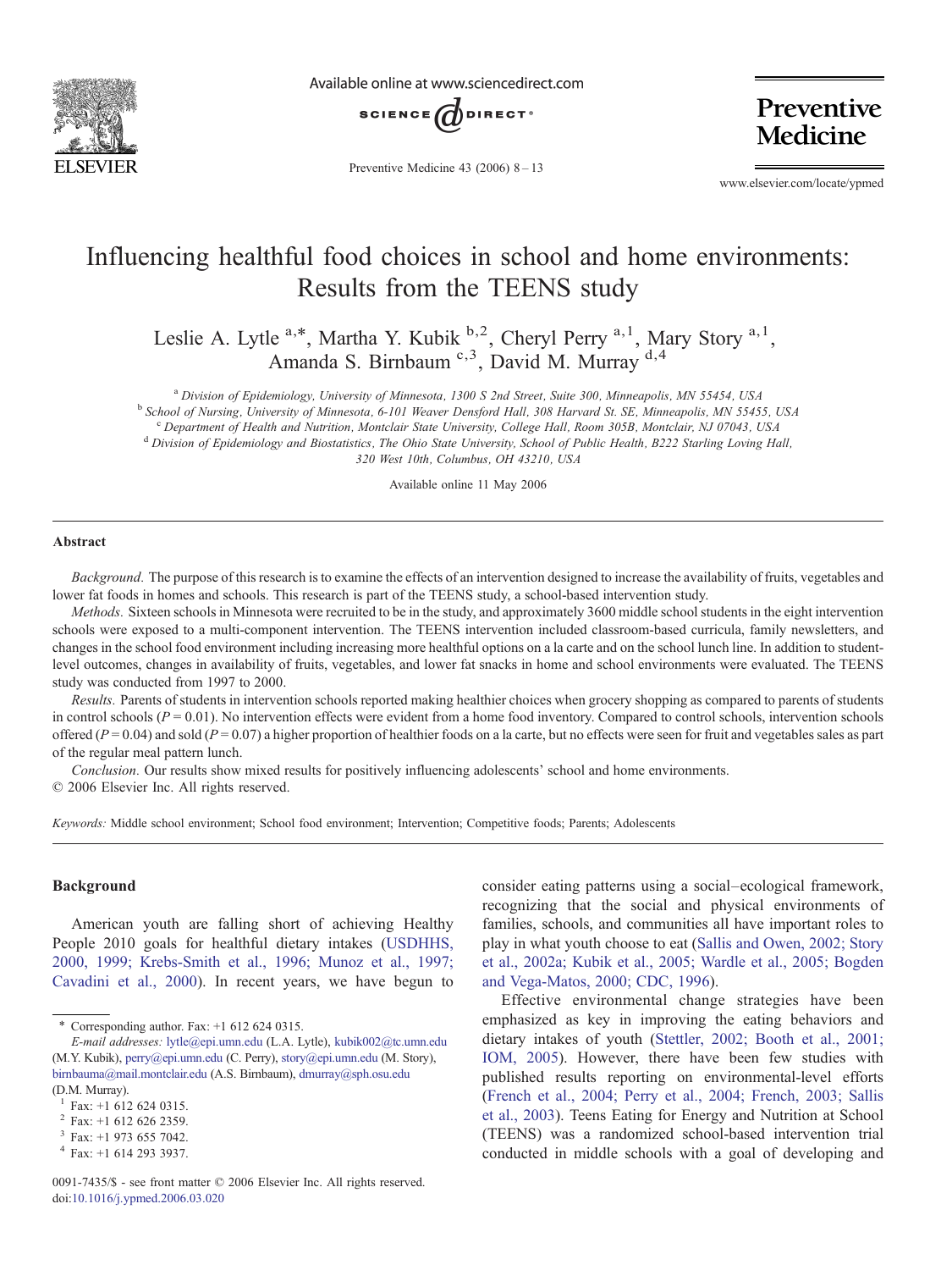<span id="page-3-0"></span>evaluating school and family-linked intervention strategies to promote students' consumption of fruit, vegetable, and lower fat snacks (FVLFS); these results are presented elsewhere ([Lytle et al., 2004\)](#page-7-0). Environmental outcomes were evaluated as secondary outcomes of the study. The purpose of this paper is to describe the results of the TEENS intervention on school and family-level nutrition environments including the effectiveness of the intervention to positively influence the (1) availability of FVLFS in families' homes; (2) snack food selections made by families at the grocery store; (3) fruit, vegetable, and salad sales occurring in school cafeterias; and (4) the proportion of lower fat and healthier items offered and sold in a la carte lines.

# Methods

#### Study design

Data for the present analyses are from school and parental data obtained from TEENS. TEENS was conducted in 16 schools in Minneapolis/St. Paul, Minnesota, and targeted schools with a lower income population ([Lytle and](#page-7-0) [Perry, 2001; Birnbaum et al., 2002\)](#page-7-0). After meeting recruitment criteria, schools were randomly assigned from within matched pairs to intervention or control (delayed intervention) conditions. The study was reviewed and approved by the University of Minnesota Institutional Review Board for the protection of human subjects. Baseline data were collected in Fall 1998; a 2-year school-based intervention followed. Follow-up data on the cohort of students, the school, and families were obtained in Spring 2000. The students represented in TEENS were primarily white (72.9%), and 19.8% were categorized as lower socioeconomic status based on qualifying for free and reduced lunch and parental education and occupation [\(Lytle et al.,](#page-7-0) [2004](#page-7-0)).

#### TEENS intervention

The TEENS intervention included classroom, family, school policy, and food service components [\(Lytle and Perry, 2001; Birnbaum et al., 2002;](#page-7-0) [Story et al., 2002b](#page-7-0)). A brief description of the family and school-level components follow as the effectiveness of these elements are examined in this manuscript.

Families of students enrolled in the TEENS class received three newsletters and sets of behavioral coupons with each newsletter for each year of the intervention ([Lytle and Perry, 2001\)](#page-7-0). The newsletters included a short lead article, tip sheets for eating more FVLFS, and sets of behavioral coupons. These coupons had simple, specific messages such as, "Buy pretzels instead of potato chips the next time you shop". Families received gift certificates for completing and mailing in coupons.

The school-level environmental strategies involved School Nutrition Advisory Councils (SNACs) and working with school food service. SNACs were established to convene school and parental stakeholders to discuss and propose school-level policy to improve the school food environment ([Kubik et](#page-6-0) [al., 2001\)](#page-6-0). The composition of SNACS differed slightly school-to-school but included, as a minimum, a school administrator, food service staff, teacher, student, and university staff member.

The emphasis of the school food service intervention was on increasing the offerings and sales of FVLFS in the lunchroom and on the a la carte lines. District food service directors and workers from intervention schools attended trainings that emphasized the importance of offering more FVLFS, gave them new tools for promoting FVLFS, exposed food service workers to snacks and beverages that could be offered on the a la carte line that met the TEENS fat criteria of less than 5 g of fat per serving, including taste testing of lower fat products, and offered a forum for sharing ideas between schools. TEENS interventionists also conducted on-site trainings to help workers problemsolve.

#### Measures

#### Parent survey

Due to financial constraints, we conducted a post-only survey on a randomly chosen subsample of parents. In total, 526 families received, via mail, the TEENS parent survey in the spring of the 8th grade intervention year.

The parent survey included a 43-item home shelf inventory [\(Crockett et al.,](#page-6-0) [1992](#page-6-0)) that asked the respondent parent to indicate if they had specific food items in their home at the time that they completed the survey. The parent survey also included nine paired responses, asking "If you had to choose between the following paired items in the grocery store, which would you buy?" The pairs were based on the TEENS behavioral coupons used in the family intervention component that gave suggestions for substituting lower fat choices for higher fat choices when shopping.

#### School food environment/fruits, vegetables, and salads

Data on the fruits, vegetables, and salads available on school cafeteria lunch lines were collected at eight time points: baseline (fall 1998), six interim time points; and at follow-up (spring 2000). Each data point included 5 consecutive days of meal information. Data collected included the total number of students served the meal pattern lunch, the types and amounts of fruit and vegetable choices offered and sold, and the number of vegetable salads sold. With a few exceptions, these data were abstracted from schools' food production records. Periodic observations of school meals were conducted to confirm production records.

#### School food environment/a la carte

For the purpose of TEENS, we defined a la carte as any foods or beverages that were available in the cafeteria and not offered as part of the meal pattern lunch. Guided by earlier work conducted on a la carte in schools [\(Harnack et al., 2000](#page-6-0)) and our intervention goals, we developed a daily data collection form for a la carte items that categorized a la carte items and documented the number of items offered and sold in each category.

At baseline and follow-up, TEENS evaluation staff observed and recorded all the foods and beverages that were offered and sold on a la carte lines for a 5-day period. Two evaluation staff conducted independent reviews of the data categorization and abstraction for data quality assurance. We summarized data into categories of "Foods to Promote" and "Foods to Limit". "Foods to Promote" included snacks that were 5 or less g of fat, 100% fruit juice, water and low fat milk, fruits or vegetables offered, and other lower fat versions of popular entrees such as pizza or pretzels and cheese. "Foods to Limit" included all snacks that were more than 5 g of fat, fruit drinks, and higher fat popular entrees such as regular pizza or nachos.

| The effect of the TEENS intervention on the home food environment |  |  |
|-------------------------------------------------------------------|--|--|
|-------------------------------------------------------------------|--|--|

| Home shelf inventory                                | Mean number of<br>items reported in the<br>house at the time of<br>the post treatment<br>survey |         | Difference by<br>condition/<br>$P$ value $*$ |
|-----------------------------------------------------|-------------------------------------------------------------------------------------------------|---------|----------------------------------------------|
|                                                     | Intervention                                                                                    | Control |                                              |
| High fat items (range $= 0 - 15$ )                  | 9.08                                                                                            | 9.00    | Difference = $0.08$<br>$P = 0.39$            |
| Fruits (range = $0-14$ )                            | 6.84                                                                                            | 6.50    | Difference = $0.34$<br>$P = 0.16$            |
| Vegetables (range = $0-14$ )                        | 9.41                                                                                            | 9.24    | Difference = $0.17$<br>$P = 0.32$            |
| Shopping pairs                                      | Mean number of<br>lower fat choices<br>from shopping pairs                                      |         |                                              |
|                                                     | Intervention                                                                                    | Control |                                              |
| Lower fat option favored in pair<br>$(range = 0-9)$ | 4.73                                                                                            | 4.26    | Difference = $0.47$<br>$P = 0.01$            |

TEENS Study, Minneapolis, Minnesota, 1997–2000 ( $n = 343$ ).

\* P values based on a one-tailed test of significance.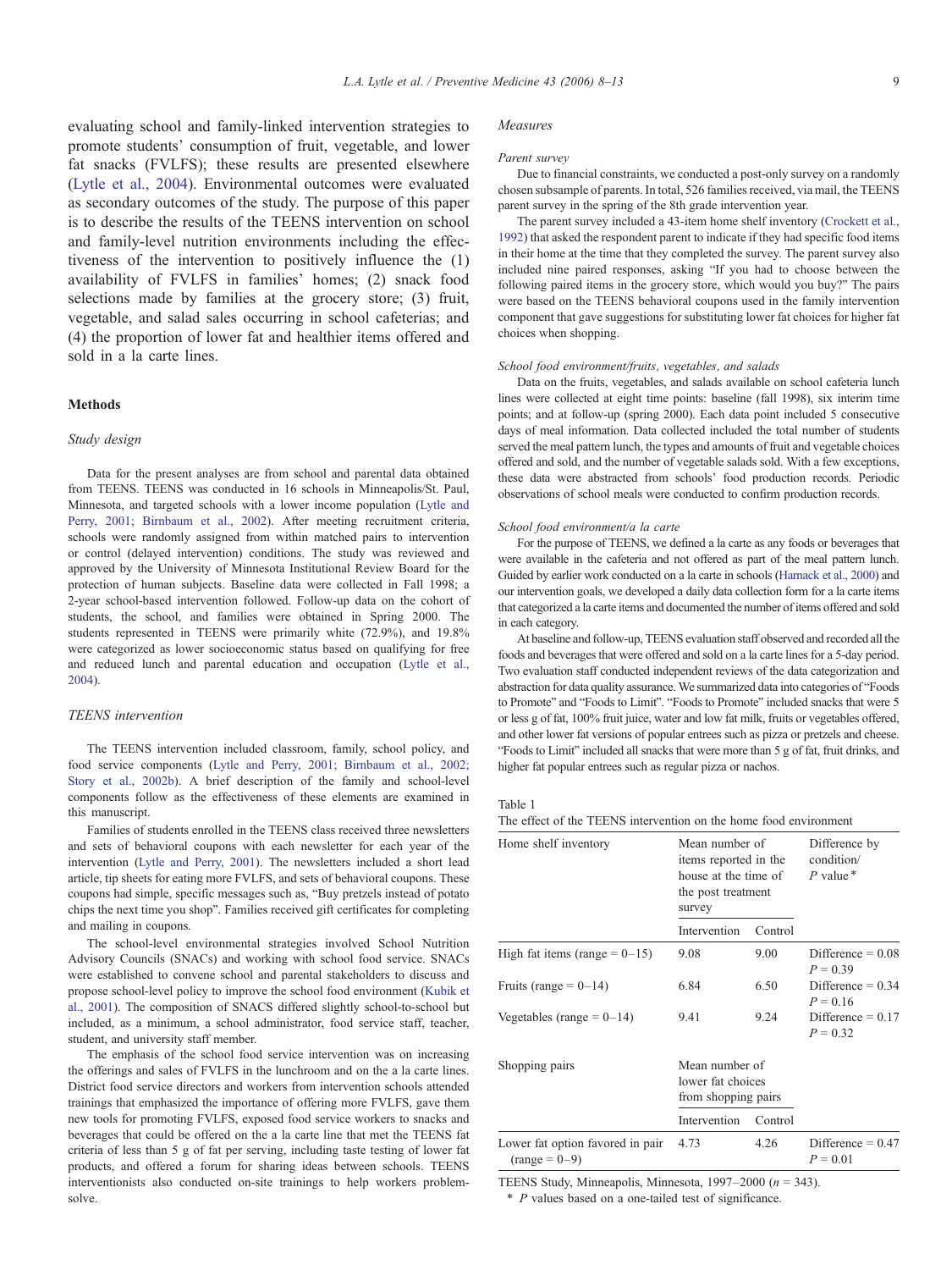### <span id="page-4-0"></span>Data analysis

#### Parent survey

We calculated a score for the home shelf inventory. We used mixed model analysis of covariance (ANCOVA) [\(Murray, 1998\)](#page-7-0) using SAS PROC MIXED, Version 6.12 to examine the effects of the intervention. We modeled demographics and condition as a fixed effect (intervention versus control) and school and residual error as nested random effects. The intervention effect was estimated as the adjusted mean difference between the intervention and control conditions and assessed against the variation among the schools nested within each condition, with 1 and 14 df.

## School food environment/fruits, vegetables, and salads

For each time point, 5 days of data per school were averaged to provide one observation per school or eight observations per condition. These categories were



Food Service Data: Salad-TEENS Study, Minneapolis, Minnesota, 1997-2000 (n=16 schools)

Food Service Data: Fruit, Vegetables and Salad-TEENS Study, Minneapolis, Minnesota, 1997-2000 (n=16 schools)



Fig. 1. Results from school food environment: sales of fruits, vegetables, salads, and all combined. Servings are scaled to represent number of servings per 100 meal pattern lunches served.

used as levels of time in a repeated ANOVA comparing patterns over time in the intervention and control conditions. In addition, the seven data points post-baseline were scaled in months to reflect time since baseline data collection. A linear random coefficients analysis was conducted to test whether there was a difference in linear trend over time between the intervention and control conditions.

#### School food environment/a la carte

Thirteen of the sixteen TEENS schools (5 control and 8 intervention) had a la carte lines. The primary analysis involved comparing the proportion of items from the "Foods to Limit" and "Foods to Promote" categories that were offered and sold between baseline and the follow-up time point. The analysis used was ANCOVA using PROC GLM.

A one-tailed test of significance was used in interpreting all analyses since we hypothesized that our intervention would result in more favorable outcomes as compared to the control condition.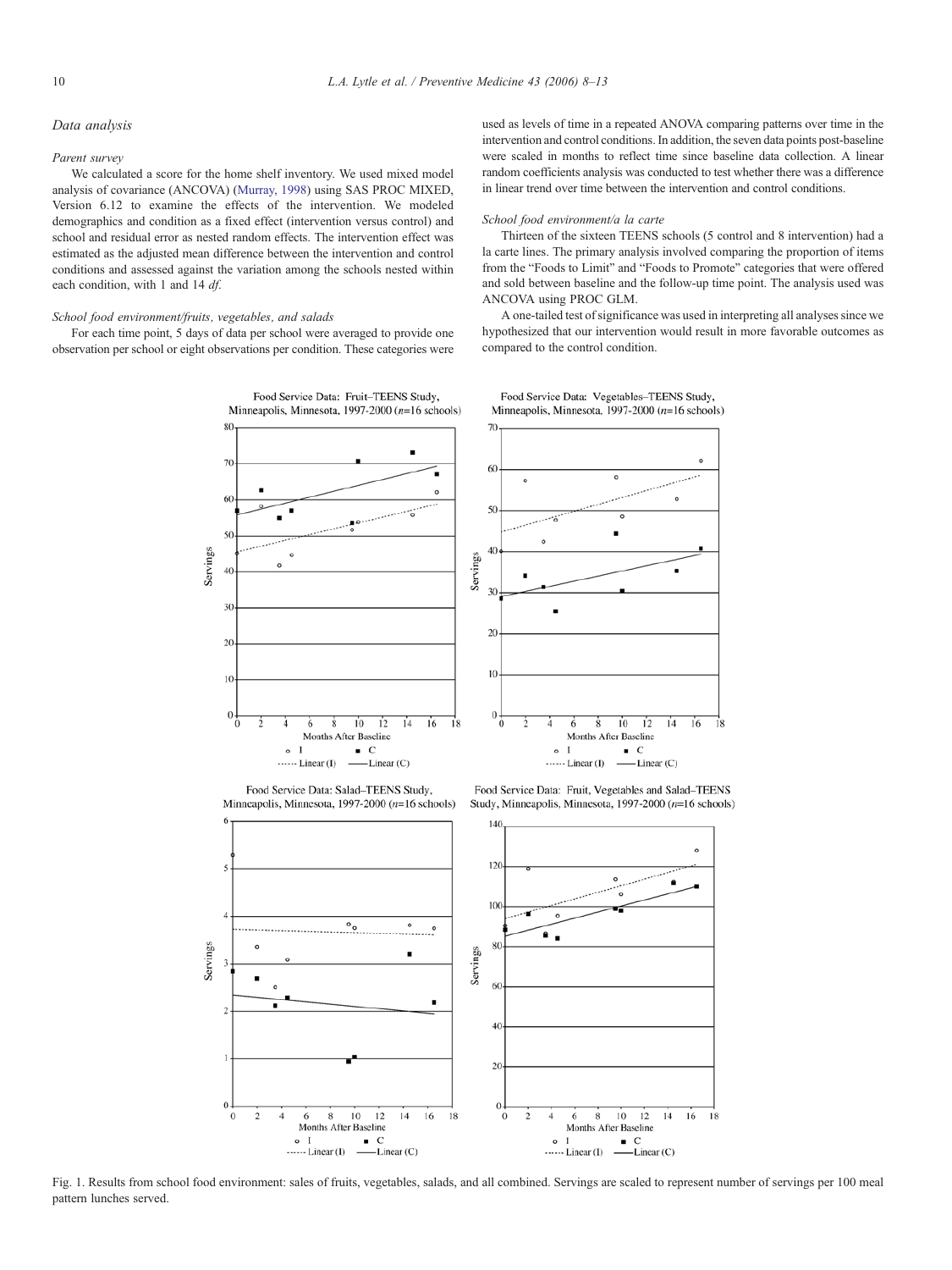# Results

# Family-based outcomes

# Sample for the parent survey

About two-thirds (67%;  $n = 343$ ) of families receiving the parent survey completed the survey. Participation did not differ significantly by treatment condition or by student-level dietary variables. Parental respondents were primarily the mother or female guardian of the randomly selected TEENS student (84% of respondents), 24% had a high school education or less, and 38% had graduated from college or had professional training beyond a 4-year college degree. Nearly 69% of family respondents were working full-time.

# Parent survey results/home shelf inventory and shopping choices

There was no statistically significant difference by treatment condition for the home shelf inventory ([Table 1\)](#page-3-0). Parents whose children received the TEENS intervention reported being more likely to select the lower fat choice from the shopping pairs as compared to parents of children who did not receive the TEENS intervention ( $P = 0.01$ ).

# School environmental outcomes

# Regular meal pattern lunch/fruits, vegetables, and salads

For the food groupings examined, there were no significant intervention effects, either in the repeated measures ANOVA or in the random coefficients analysis [\(Fig. 1\)](#page-4-0).

# A la carte offerings and sales

At the end of the intervention, the proportion of healthier foods available in intervention schools had more than doubled and offerings of less healthful choices had declined. Similar shifts were seen in the control condition offerings (Table 2). The results from the ANCOVA show that the differences between intervention and control schools in a la carte items offered was significant ( $P = 0.04$ ). The results

Table 2

Proportion of foods to promote/foods to limit offered and sold on a la carte by time and condition—TEENS Study, Minneapolis, Minnesota, 1997–2000  $(n = 13$  schools)

|                  | Intervention              |                     | Control                   |                     |
|------------------|---------------------------|---------------------|---------------------------|---------------------|
|                  | <b>Baseline</b><br>$(\%)$ | Follow-up<br>$(\%)$ | <b>Baseline</b><br>$(\%)$ | Follow-up<br>$(\%)$ |
| Foods offered*   |                           |                     |                           |                     |
| Foods to limit   | 79                        | 58                  | 93                        | 76                  |
| Foods to promote | 21                        | 42                  |                           | 24                  |
| Foods sold $**$  |                           |                     |                           |                     |
| Foods to limit   | 90                        | 64                  | 96                        | 82                  |
| Foods to promote | 10                        | 36                  | 4                         | 18                  |

\* Statistically significant difference in proportion by treatment status at followup ( $P = 0.04$ , one-tailed test).

\*\* Trend toward statistically significant difference in proportion by treatment status at follow-up ( $P = 0.07$ , one-tailed test).

L.A. Lytle et al. / Preventive Medicine 43 (2006) 8–13 11

from the ANCOVA for sales of a la carte items show a trend toward significant differences between treatment conditions  $(P = 0.07)$ .

# **Discussion**

The environmental-level results from TEENS were mixed. On the positive side, schools exposed to the TEENS environmental interventions offered a healthier mix of options on the a la carte line as compared to control schools. A trend toward a healthier proportion of "Foods to Promote" items sold on a la carte between intervention and control schools was also seen. This is an important finding suggesting that school food service can offer healthier foods items for a la carte, and if provided with enough healthful, affordable, and appealing choices, students will purchase them. At the home level, we were able to demonstrate positive intervention results for the shopping pairs scale, using a non-validated measure developed for TEENS. This change may reflect response bias rather than a change in purchasing behavior in parents exposed to the TEENS intervention.

No intervention effects were seen for the home shelf inventory. Process data indicate that 37% and 26% of families mailed in behavioral coupons in years 1 and 2 of the intervention, respectively. It has been difficult to design school-based interventions linked with family that have the ability to show change at the student or family level [\(Nader et](#page-7-0) [al., 1989; Luepker et al., 1996; Baranowski et al., 1990\)](#page-7-0). More work is needed in this area as it is recognized that families' eating patterns impact the nutritional health of youth [\(Bar](#page-6-0)[anowski and Hearn, 1997](#page-6-0)).

TEENS was one of the first large-scale studies to attempt to intervene on the school food environment beyond the school meal pattern lunch. Only a few other studies have tested this environmental intervention approach with mixed results ([French et al., 2004; Sallis et al., 2003; Zive et al., 2002\)](#page-6-0). Intervention strategies to affect change in a la carte clearly need further attention. In developing the a la carte intervention for TEENS, we relied on formative assessment conducted with school food service staff to gain an understanding of the role of a la carte foods in middle school cafeteria. We learned a great deal as we moved through the intervention. For example, we learned that it was important to have both school food service workers and students taste test new products. If food service workers perceive that a lower fat product would not taste good and believe that it would not be well received by students, they will resist ordering the product. After realizing this resistance, we included taste testing of lower fat products in our food service trainings and began ordering products for schools to try, thereby reducing their financial risk for purchasing foods that might not move on the a la carte lines. We also learned that many school food service workers under-estimated the affect of pricing on student choice. Accordingly, we developed training and intervention strategies related to reducing the price of healthier choices.

TEENS also broke new ground on assessing change on a la carte. Unlike work done on assessing meal pattern lunch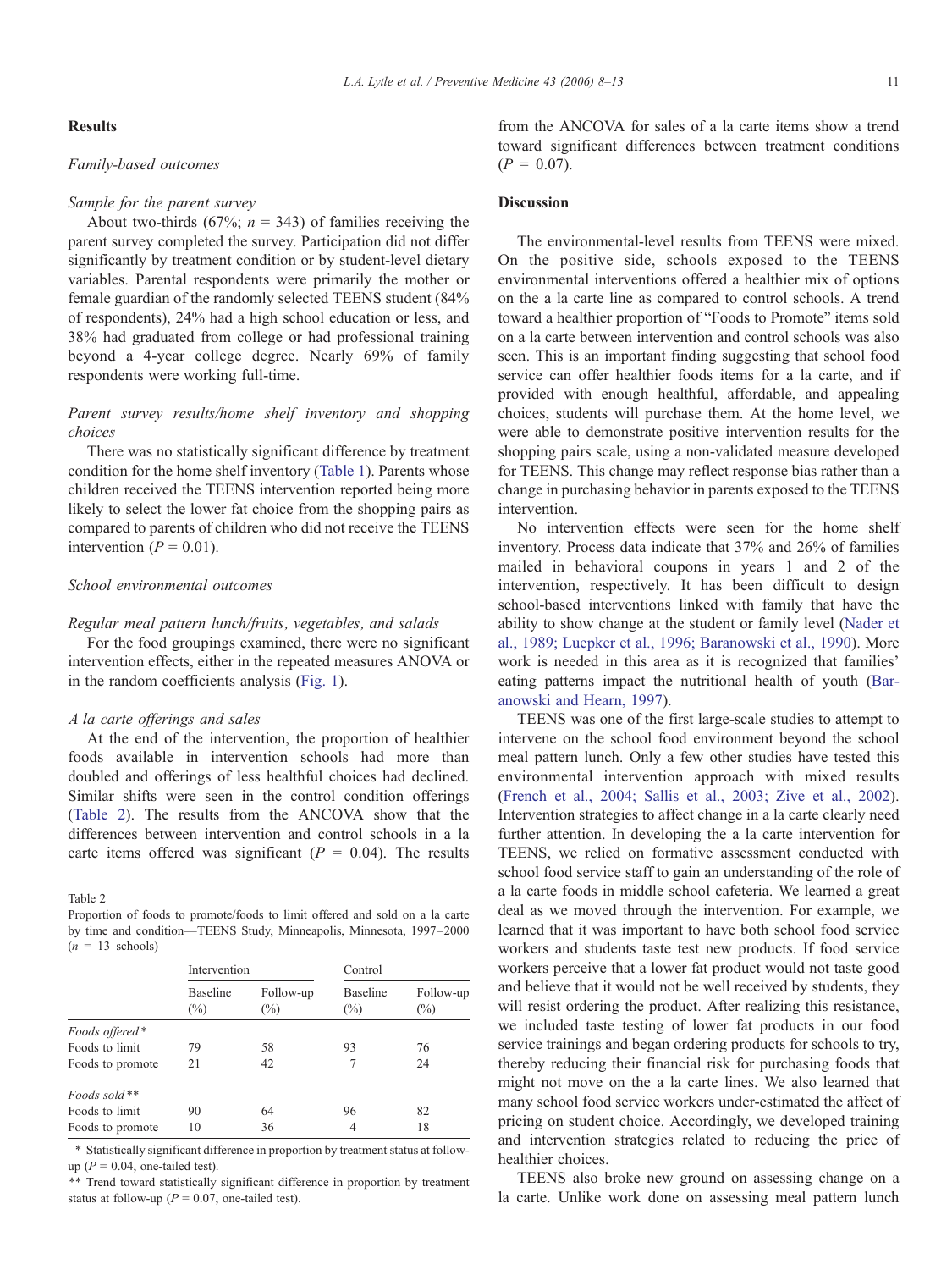<span id="page-6-0"></span>(Ebzery et al., 1996; Burghardt et al., 1995), there were no published tools for assessing what was available or purchased from a la carte. There is a great need for valid and reliable tools to assess the larger school environment that are easy and inexpensive to implement ([Lytle and](#page-7-0) [Fulkerson, 2002](#page-7-0)).

Contamination may have impacted our ability to see intervention effects in the fruit and vegetable and a la carte sales results. Our study design involved randomizing schools, not school districts, to condition. Three of eight school districts had schools randomized to both treatment and control conditions. District level school food service directors were involved in the intervention as they needed to support the intervention efforts and sometimes approve food purchases. While we asked the district level directors to only make and support TEENS intervention strategies in their schools randomized to the treatment condition, our results suggest that this isolation did not happen. In addition, cooks and cook managers have the opportunity to interact at district and state food service meetings. There is little to stop the sharing of new products, information or students' responses to healthier options between workers. Future intervention work attempting to impact the larger school environment should randomize at the district, rather than school level.

## Conclusions

There is great need for research on how to impact the school and the home food environment. While financial conditions may mean that a la carte is here to stay, at the very least, we can make sure that the choices that students have at school include plenty of nutritious and appealing offerings, both in terms of taste and price. A great deal of work needs to be done with school food service staff and school administrators to convince them that a la carte offerings do affect the nutritional health of students, that students will buy healthful options and that income from a la carte does not need to be negatively impacted by offering more healthful choices. Training of food service around how to identify more healthful a la carte items, how to place and promote items on a la carte and work with vendors to increase the availability of healthier snack items is also needed.

Changing the home food environment is likely more difficult. Families' decisions about foods available in their home are shaped by myriad complex factors including taste preferences of family members, cultural preferences, and work and school schedules. Occasional messages about healthy food choices coming from school to home as part of a school health curriculum are not likely to be strong enough to change the family food environment.

Finally, much work is needed on developing and validating school-level measures assessing the food environment. If we are serious about considering eating behavior of youth from an ecological perspective and impacting environments as well as individual behaviors, we must develop and disseminate valid and reliable tools to assess environmental factors ([Lytle and](#page-7-0) [Fulkerson, 2002; Richter et al., 2000\)](#page-7-0).

# Acknowledgments

This research was supported by a grant from the National Cancer Institute (5R01 CA71943-03) and from the Minnesota Obesity Center. The authors thank Bonnie Manning for her assistance in the preparation of the manuscript.

# References

- Baranowski, T., Hearn, M.D., 1997. Health behavior interventions with families. In: Gochman, D.S. (Ed.), Handbook of Health Behavior Research IV: Relevance for Professionals and Issues for the Future. Plenum Press, New York, pp. 303–323.
- Baranowski, T., Henske, J., Simons-Morton, B., et al., 1990. Dietary change for cardiovascular disease prevention among black-American families. Health Educ. Res. 5, 433–443.
- Birnbaum, A.S., Lytle, L.A., Story, M., Perry, C.L., Murray, D.M., 2002. Are differences in exposure to a multicomponent school-based intervention associated with varying dietary outcomes in adolescents? Health Educ. Behav. 29, 427–443.
- Bogden, J.F., Vega-Matos, C.A., 2000. Fit, Healthy, and Ready to Learn: A School Health Policy Guide Part I: Physical Activity, Health Eating and Tobacco-Use Prevention. Chapter E: Policies to Promote Health Eating. National Association of State Boards of Education, Alexandria, VA.
- Booth, S.L., Sallis, J.F., Ritenbaugh, C., et al., 2001. Environmental and societal factors affect food choice and physical activity: rationale, influences, and leverage points. Nutr. Rev. 59, S21–S39 (discussion S57-S65).
- Burghardt, J.A., Gordon, A.R., Fraker, T.M., 1995. Meals offered in the National School Lunch Program and the School Breakfast Program. Am. J. Clin. Nutr. 61, 187S–198S (suppl).
- Cavadini, C., Siega-Riz, A.M., Popkin, B.M., 2000. US adolescent food intake trends from 1965–1996. Arch. Dis. Child. 83, 18–24.
- Centers for Disease Control and Prevention, 1996. Guidelines for school health programs to promote lifelong healthy eating. Morb. Mort. Wkly. Rep. 45 (RR-9).
- Crockett, S.J., Potter, J.D., Wright, M.S., Bacheller, A., 1992. Validation of a self-reported inventory to measure food purchase behavior. JADA 92, 694–697.
- Ebzery, M.K., Montgomery, D.H., Evans, M.A., et al., 1996. School meal data collection and documentation methods in a multisite study. School Food Serv. Res. Rev. 20, 69–77.
- French, S.A., 2003. Food environment in secondary schools: a la carte, vending machines, food policies and practices. Am. J. Public Health 93 (7), 1161–1167.
- French, S.A., Story, M., Fulkerson, J.A., Hannan, P., 2004. An environmental intervention to promote lower fat food choices in secondary schools: outcomes of the TACOS study. Am. J. Public Health 94, 1507–1512.
- Harnack, L., Snyder, P., Story, M., Holliday, R., Lytle, L., Neumark-Sztainer, D., 2000. Availability of a la carte food items in junior and senior high schools: a needs assessment. JADA 100, 701–703.
- Institute of Medicine, 2005. Preventing Childhood Obesity, Health in the Balance. National Academies Press.
- Krebs-Smith, S.M., Cook, A., Subar, A.F., et al., 1996. Fruit and vegetable intakes in children and adolescents in the United States. Arch. Pediatr. Adolesc. Med. 150, 81–86.
- Kubik, M.Y., Lytle, L.A., Story, M., 2001. A practical, theory-based approach to establishing school nutrition advisory councils. JADA 101, 223–228.
- Kubik, M.Y., Lytle, L.A., Story, M., 2005. Soft drinks, candy, and fast food: what parents and teachers think about the middle school food environment. JADA 105 (2), 233–239.
- Luepker, R.V., Perry, C.L., McKinlay, S.M., et al., 1996. Outcomes of a field trial to improve children's dietary patterns and physical activity: the child and adolescent trial for cardiovascular health (CATCH). JAMA 275, 768–776.